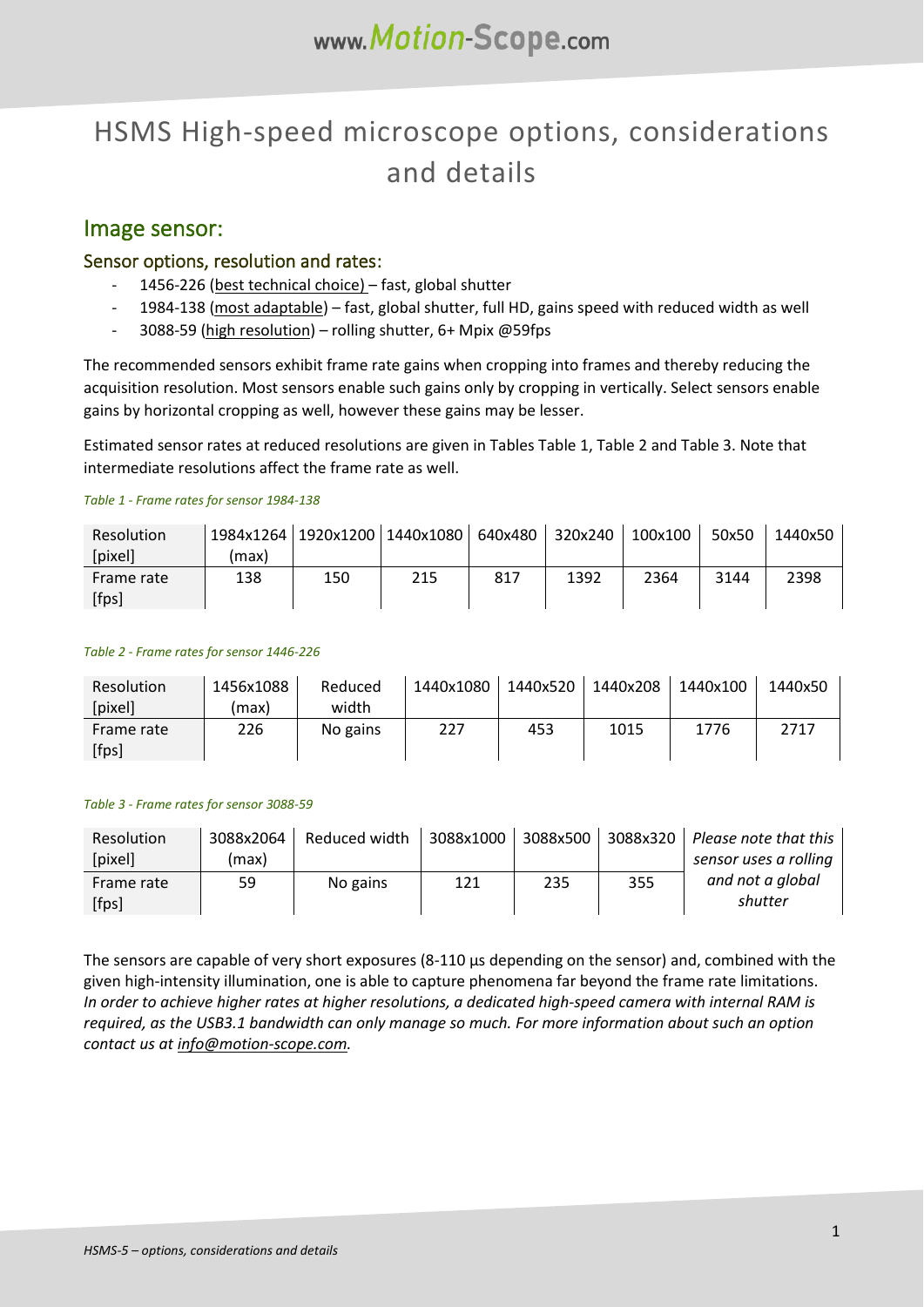### Image quality:

All sensor options were chosen with regards to an uncompromised sensitivity and dynamic range at the highest frame rates available for normal computers. The sensors capture fully raw (uncompressed) images, meaning there are no compression artefacts and the image quality is best (see [Figure 1](#page-1-0) for compression artefacts).



*Figure 1 - compression artefacts (left - raw, right - compressed)*

<span id="page-1-0"></span>1984-138 and 1446-226 sensors use a global shutter. A global shutter acquires the entire image simultaneously. This is different to most all, even high end, consumer cameras, which use a rolling shutter. The rolling shutter acquires lines of the image sequentially causing shifts in the image (se[e Figure 2\)](#page-1-1).



*Figure 2 - Rolling (left) vs global (right) shutter. The effect is caused by the object moving across the frame.*

### <span id="page-1-1"></span>Color options:

- B&W mono (recommended)
- RGB color

Color images are produced by a (non-removable) Bayer filter on top of a sensor (see [Figure 3\)](#page-1-2). This filter covers up different pixels with different color filters, transforming e.g. a 1 Mpix (mega pixel) B&W sensor into a 0.5 MPix green + 0.25 MPix red + 0.25 MPix blue sensor, referred to as a 1 MPix color sensor. The image then gets demosaiced (upscaled to 1 MPix). This upscaling somewhat reduces image clarity compared to a true B&W sensor.



*Figure 3 - a typical Bayer pattern*

<span id="page-1-2"></span>The second advantage of B&W sensors is their sensitivity. Since the light is not color filtered, a B&W sensor captures approx. 4x more white light [\(Figure 4\)](#page-2-0).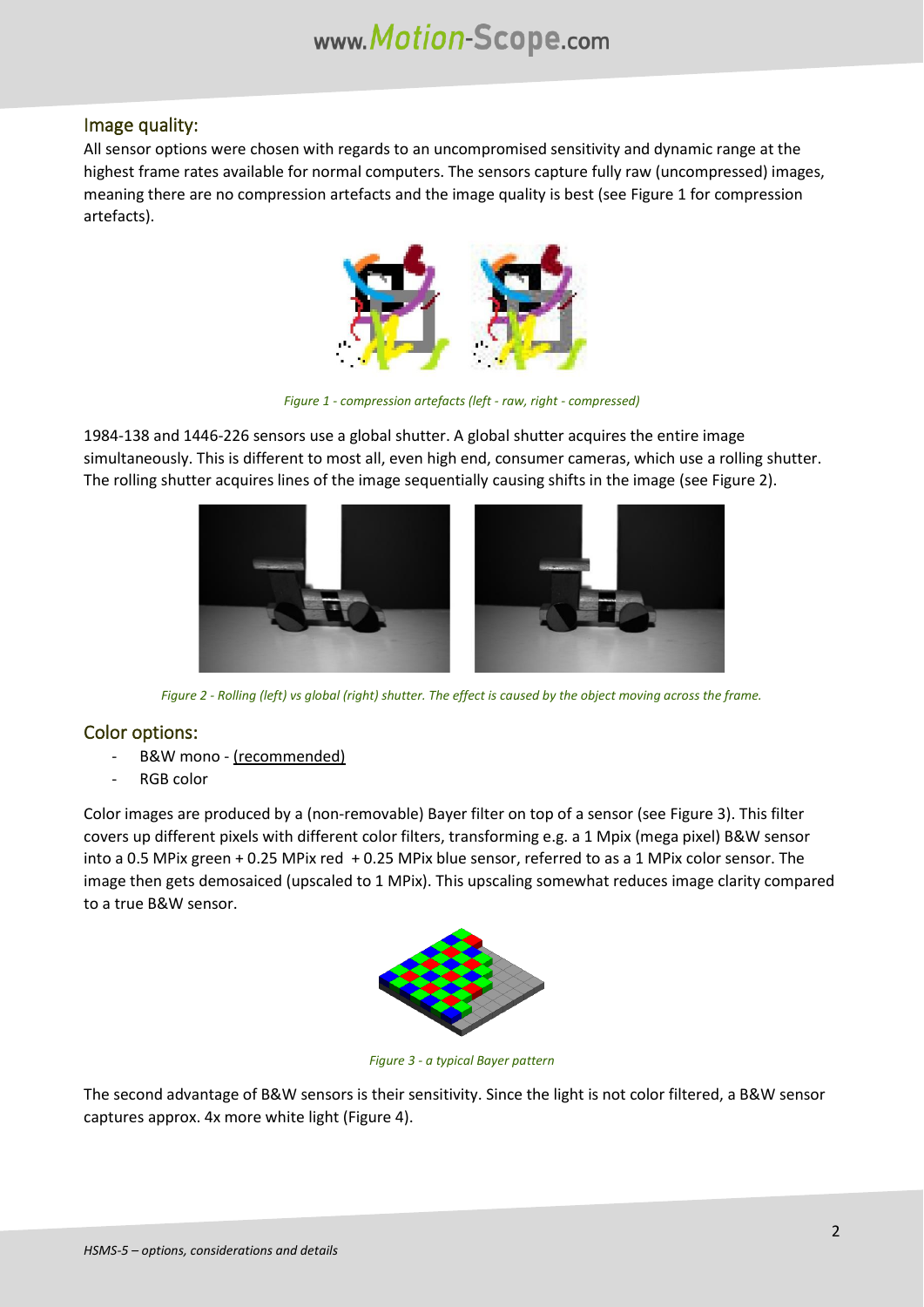# www.Motion-Scope.com



*Figure 4 – 1446-226 image sensor spectral sensitivity*

# <span id="page-2-0"></span>Mechanical details:

The microscope base is designed and built with structural dynamics in mind. Structural dynamics is the field of mechanical engineering concerned with vibrations and is also a field of Motion Scope expertise. This results in a sturdy structure that prevents vibrations on the image, when the stages are being manually manipulated.

The microscope uses manual stages, because high-speed photography is too fast for in time focusing, also tactile feedback is preferred for fast, precise stage manipulation. All mechanical motion is achieved with precision linear rails. The XY stage (table) has a motion range of 8 cm by 5 cm. The motion is finely damped and does not stick. The macro stage allows for rough positioning ( $\pm 4$ cm), followed by a very precise micro positioning rail that allows for very fine tuning under loads (±15 mm travel, @ 0.5mm/revolution). The combined macro and micro stages allow for a 9+ cm height



accommodation of various complex micro-fluidic chips and all the connections for most all optical setups.

### Optics:

The recommended optical setup (1x0.7-4.5x2x) uses a zoom lens, producing a variable magnification range from 0.7x to 4.5x, resulting in a 6.4x variable zoom range. The setup offers a large 4-4.3 cm working distance *WD*. This is the distance from the bottom of the lens to the plane of focus. This is again in order to accommodate complex microfluidic chips and other samples without much hassle. By removing the 2x bottom lens, the user achieves a doubling of the working distance and a halving of the magnification.

[Table 4](#page-3-0) shows the magnifications for various sensor options at minimal and maximal zoom settings. Since determining a factor of magnification for digital microscopes is ambiguous, often encompassing the size of the screen used to display the image, the magnification here is given as the image size in  $\mu$ m, instead.

The chosen magnification is believed to be an optimal and most practical range for microfluidics. For some reference to scale, note the frames in [Figure 5](#page-4-0) were acquired at minimal magnification and span slightly over 4000 µm in width.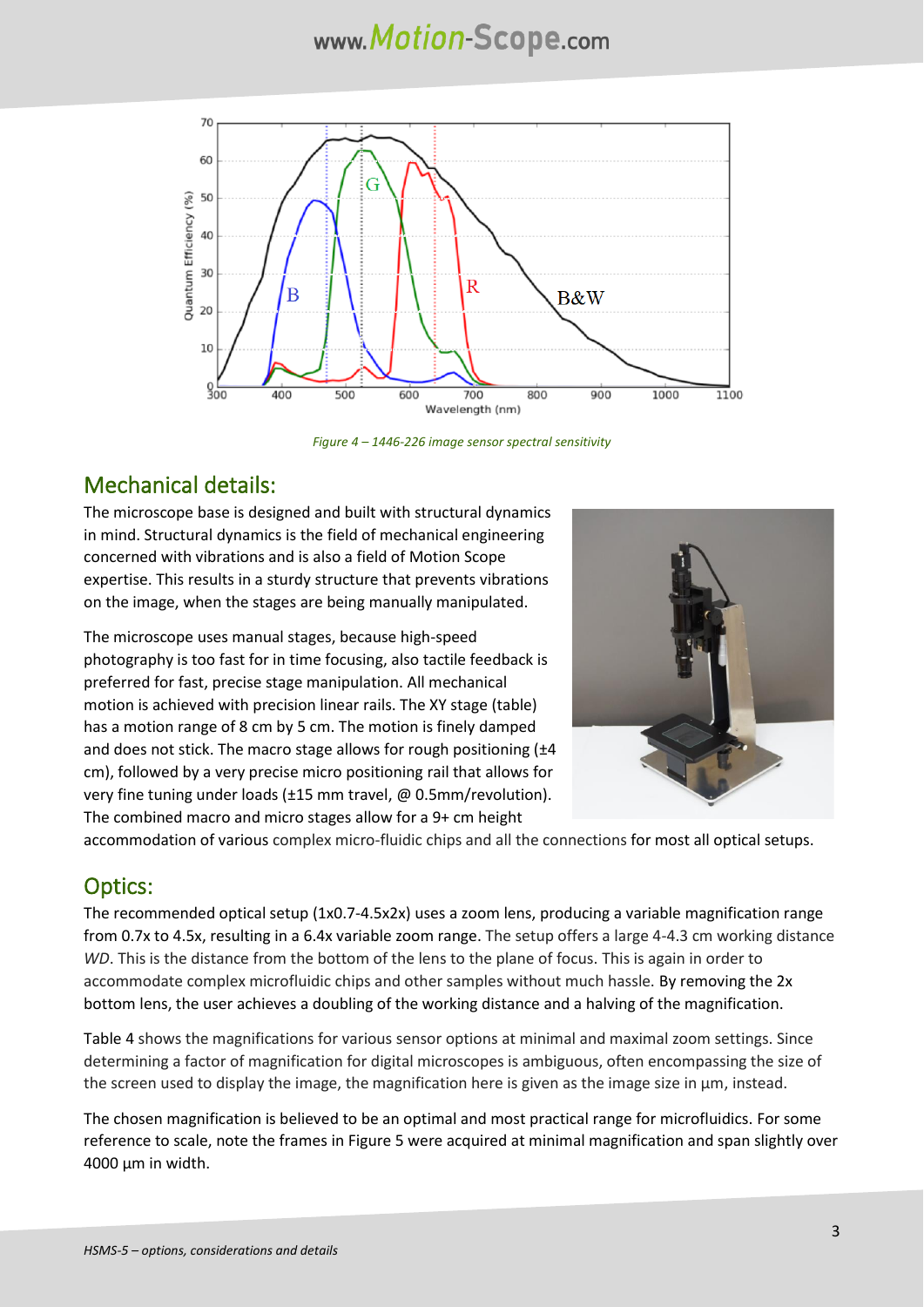Magnifications higher than those given i[n Table 4](#page-3-0) don't make much sense, since the pixel size ends up unnecessarily exceeding the optical resolution limit for visible light microscopes, which is determined by:

$$
r = \frac{0.61 \lambda}{NA}
$$

Where  $\lambda$  is the wavelength of light (a mid-spectrum wavelength of 550 nm = 0.55  $\mu$ m is typically used for visible light) and *NA* is the numerical aperture. By having the pixel size slightly below the optical limit, the maximal optical resolution is achieved by digitally zooming into the image.

*A note on the numerical aperture; The highest numerical aperture NA that an optical microscope is expected to be able to reach is at about NA=1, producing an optical resolution limit of r ≈ 0.33 µm. However, such optics have miniscule working distances and are not suitable for microfluidics. Numerical aperture is also inversely proportional to the depth of field DOF. A large NA results in a shallow depth of field, which is, again, not desired in case of microfluidics.*

| Sensor choice                                                              | 1446-226<br>(1456x1088)                     | 1984-138<br>(1984x1264)                                               | 3088-59<br>(3088x2064)                     |  |
|----------------------------------------------------------------------------|---------------------------------------------|-----------------------------------------------------------------------|--------------------------------------------|--|
| Zoomed out<br>image scale<br>$NA = 0.066$<br>$DOF=380 \mu m$<br>$WD=43$ mm | m1<br>$2.5 \mu m/p$ ixel<br>2700<br>3600 µm | Ē<br>$3.4 \mu m/p$ ixel<br>$\overline{c}$<br>$\frac{1}{4}$<br>6580 µm | E<br>$1.7 \mu m/p$ ixel<br>3540<br>5300 µm |  |
| Zoomed in<br>image scale<br>$NA = 0.172$<br>$DOF=25 \mu m$<br>$WD=40$ mm   | E<br>$0.39 \mu m/p$ ixel<br>420<br>560 µm   | m<br>$0.53 \mu m/p$ ixel<br>Ln<br>යි<br>1020 µm                       | E<br>$0.27 \mu m/p$ ixel<br>560<br>830 µm  |  |

<span id="page-3-0"></span>*Table 4 – Image dimensions for the recommended sensor options when using the recommended optical setup (1x0.7-4.5x2x)*

### Other optical options:

The microscope can be provided with an optical system for interchangeable bottom objectives, particularly for an increase in numerical aperture and magnification. This option raises some considerations and costs depending on the objectives used. For more about such options contact us at info@motion-scope.com.

## Illumination:

A major concern with high-speed photography is high luminosity requirements and problems with light flickering caused by inappropriate power regulation. The HSMS microscope uses a custom high-intensity flicker-free light source for illumination. The intensity is manually adjustable.